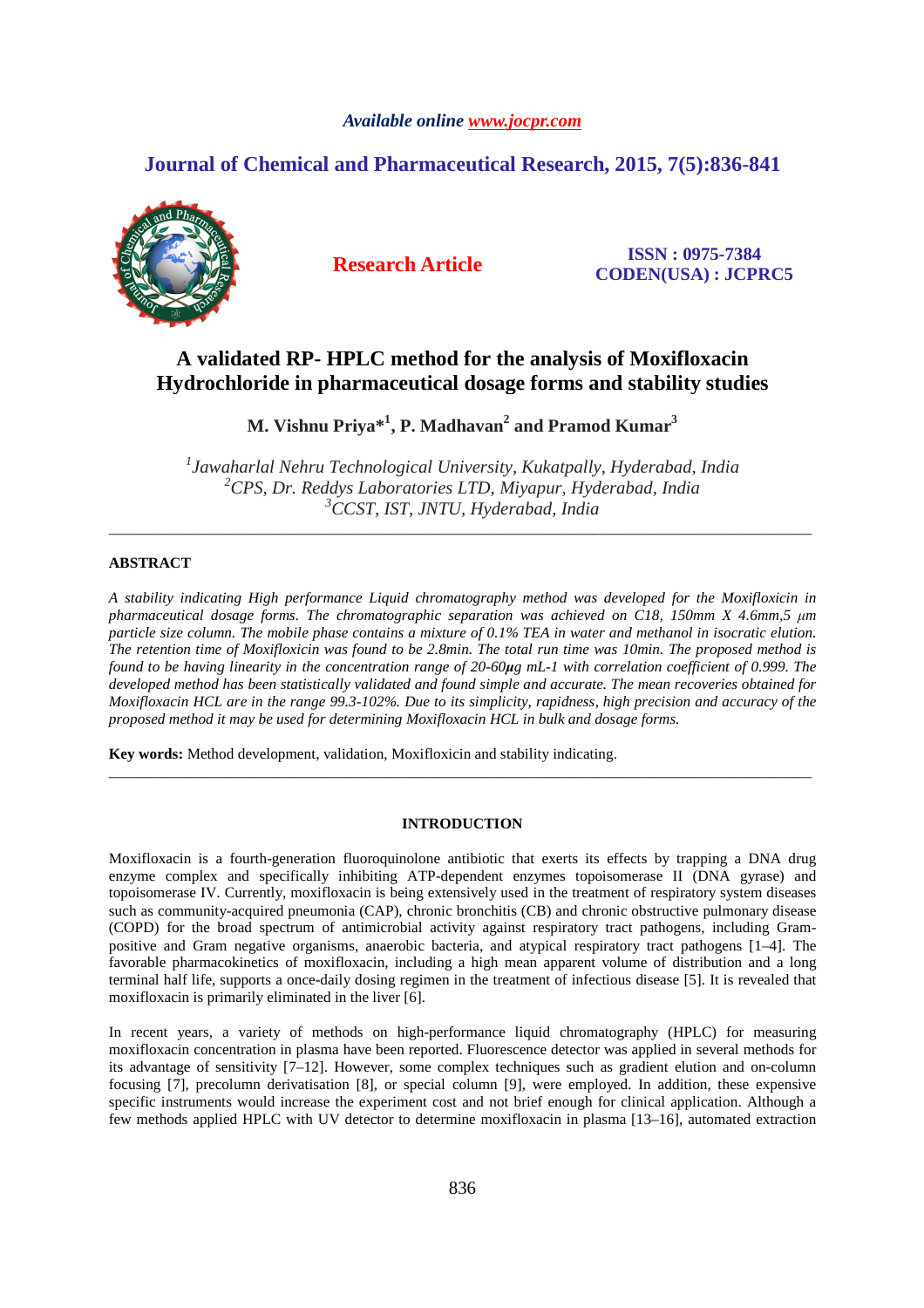methods with a polymeric cartridge [13], poor extraction recovery [14], or complicated flow phase [15] were involved. LC/ESI-MS/MS methods have also been reported [17,18], but these advanced techniques are not suitable for clinical routine.

*\_\_\_\_\_\_\_\_\_\_\_\_\_\_\_\_\_\_\_\_\_\_\_\_\_\_\_\_\_\_\_\_\_\_\_\_\_\_\_\_\_\_\_\_\_\_\_\_\_\_\_\_\_\_\_\_\_\_\_\_\_\_\_\_\_\_\_\_\_\_\_\_\_\_\_\_\_\_*



Moxifloxacin, HCl **Figure 1: Chemical structure of Moxifloxicin** 

# **EXPERIMENTAL SECTION**

# **Chemicals and reagents:**

Moxifloxacin HCL was obtained as a gift sample from Msn labs. Triethylamine and Orthophosphoric acid (AR grade) was used for preparing buffer and acetonitrile HPLC grade was purchased from Merck.

# **Instrumentation and Chromatographic condition**

Analysis was performed using High Performance Liquid Chromatography System (HPLC) Shimadzu Item CBM-20A, control of LC-20A/10Avp/10A-Series solvent Delivery Module (Pump), SPD-M20A Photodiode Array Detector. Inersil ODS C18 50x4.6mm,5µm Particles was used as a stationary phase. 0.1% TEA in water as a solvent A and Methanol was used as solvent B. The mobile phase was pumped as isocratic elution mode with 1.0ml min-1. The elution was monitored at 293nm. The injection volume of sample and standard were  $2 \mu L$ . Diluent used as a diluent.

# **Preparation of solutions:**

A standard solution containing  $100\mu\text{g/ml}$  of Moxifloxicin was prepared by dissolving appropriate amount. All solutions were covered with aluminium foil to prevent photolytic reaction until the time of analysis.

# **Sample Preparation:**

Ten tablets, each containing 100 mg of Moxifloxicin was dissolved in 500ml diluent get 5000 µg/m of Moxifloxicin. 2 mlof above solution was diluted to 100ml to get 100  $\mu$ g/ml. The solution was filtered through 0.45 micron PVDF filter. Then 10 µL of these solutions were injected into the column and chromatogram was recorded. The retention time of Moxifloxicin was found to be 3.6min.

#### System suitability solution criteria:

The system suitability was assessed by five replicate analyses of the drugs at concentration of 100  $\mu$ g/ml of Moxifloxicin. The acceptance criteria was not more than 2.0% for the RSD for the peak area and not more than 2.0 for tailing factor for the peaks of the drug.

# **Method validation:**

Method validation was performed as per ICH guidance (28-29) for determination of Moxifloxicin in the formulation. The following validation characteristics were addressed linearity, detection limit, quantification limit, precision, Accuracy and Specificity.

#### System suitability Criteria:

The system suitability test solution was injected and the chromatographic parameters like relative standard deviation for replicate injections of Moxifloxicin and the tailing factor for Moxifloxicin peaks were evaluated for proving the system suitability.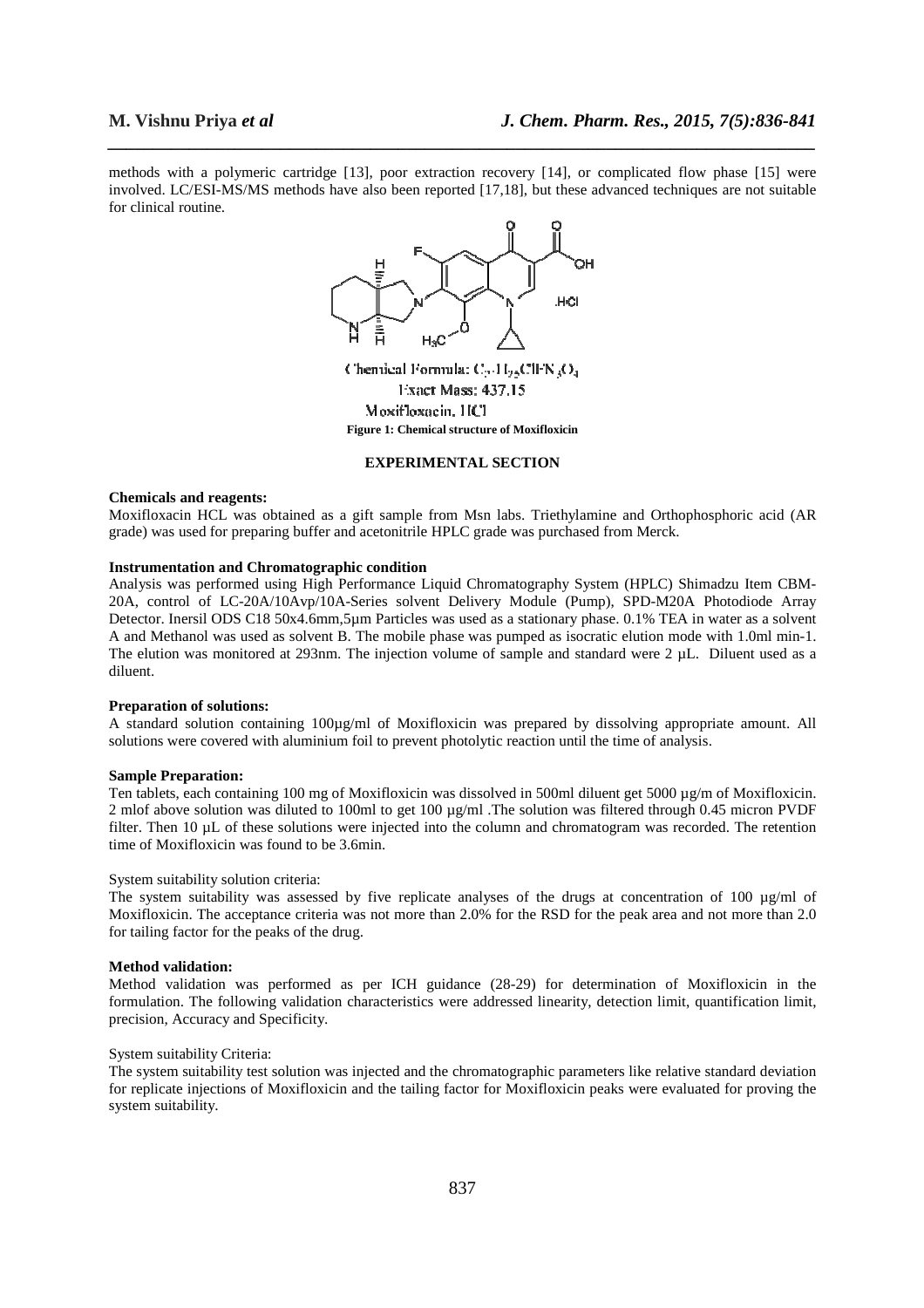# **Specificity- Forced degradation studies:**

Forced degradation studies were performed on Moxifloxicin eye drops to prove the stability indicating property of the method. The stress conditions employed for degradation study of Moxifloxicin include light exposure (29), heat (1050C), water hydrolysis at 500C and oxidation (3% H2O2 at 300C). for light studies, the monitoring period was 10 days were as for heat, acid, base and water hydrolysis it was 48hrs.Oxidation was carried out for 24 hrs. Peak purity of the principle peak in the chromatogram of stressed samples of Moxifloxicin eye drops was checked using photodiode array detector.

*\_\_\_\_\_\_\_\_\_\_\_\_\_\_\_\_\_\_\_\_\_\_\_\_\_\_\_\_\_\_\_\_\_\_\_\_\_\_\_\_\_\_\_\_\_\_\_\_\_\_\_\_\_\_\_\_\_\_\_\_\_\_\_\_\_\_\_\_\_\_\_\_\_\_\_\_\_\_*

# **Linearity of response:**

Linearity solutions were prepared from stock solution at five concentration levels from 20 to 60 µg/ml Moxifloxicin. The slope, Y-Intercept and correlation coefficient were calculated.

#### **Precision:**

# Repeatability (Intraday):

The precision of the assay method was evaluated by carrying out six independent assays of Moxifloxicin (20  $\mu$ g/ml) test samples against qualified reference standard. The percentage of RSD of six assay values was calculated.

# Intermediated Precision (Interday):

Different analyst from the same laboratory evaluated the intermediate precision of the method. This was performed by assaying the six samples of Moxifloxicin eye drops against qualified reference standard. The percentage of RSD of six assay values was calculated.

## **Accuracy (Recovery study):**

Recovery of the assay method for Moxifloxicin was established by three determinations of test sample using eye drops at 50%,100% and 150% of analyte concentrations (20 to 60  $\mu$ g/ml). Each solution was injected tries (N=3) into HPLC system and the average peak area of Moxifloxicin peaks was calculated.

# **Limit of detection and Limit of Quantification:**

The LOD and LOQ for Moxifloxicin were estimated at a signal to Noise ratio of 3:1 and 10:1, respectively, by injecting a series of dilute solutions with known concentrations.

#### **Robustness :**

To determine the robustness of the method the experimental conditions were deliberately changed and the resolution of Moxifloxicin, tailing factor and % RSD for five replicate injections was evaluated. The mobile phase flow rate was 10.ml/min; to study the effect of flow rate on resolution it was changed to 0.9 and 1.1 ml/min. The effect of Column temperature was studied at 25 and 350C (instead of 300C). In all these experiments the mobile phase components were not changed.

#### **Solution stability and Mobile phase stability:**

The stability of Moxifloxicin in solution was determined by leaving test solutions of the sample and reference standard in tightly capped volumetric flasks at room temperature for 48hrs during which they were assayed at 24hrs intervals. Stability in the Mobile phase was determined by analysis of Freshly prepared sample solutions at 24hrs intervals for 48hr and comparing the results those obtained from freshly prepared reference standard solutions. The Mobile phase prepared at the beginning of the study period and not changed during the experiment. The RSD(%) of the results was calculated for both the Mobile phase and solution-stability experiments.

#### **Method development and optimization of stability indicating assay method:**

The method was optimized to separate major degradation products formed under various stress conditions from Moxifloxicin. The main target of the chromatographic method is to get the separation for closely eluting degradation products, mainly for the degradation products at rt, which is eluting vary closely to the Moxifloxicin. The degradation samples were run using different stationary phases like C18, C8 and Mobile phases containing buffers like Phosphate acetate different pH (2 to7) and using organic modifiers like acetonitrile and methanol in the mobile phase. But the separations were satisfactory in the adopted chromatographic conditions only. It indicated that the gradient elution with 0.2% OPA in water as solvent A and Acetonitrile and water in the ratio 90:10v/v; was as solvent B for Mobile phase was successful in separating drugs and all chromatographic degradation products. The detailed experimentation is reported in the table 1.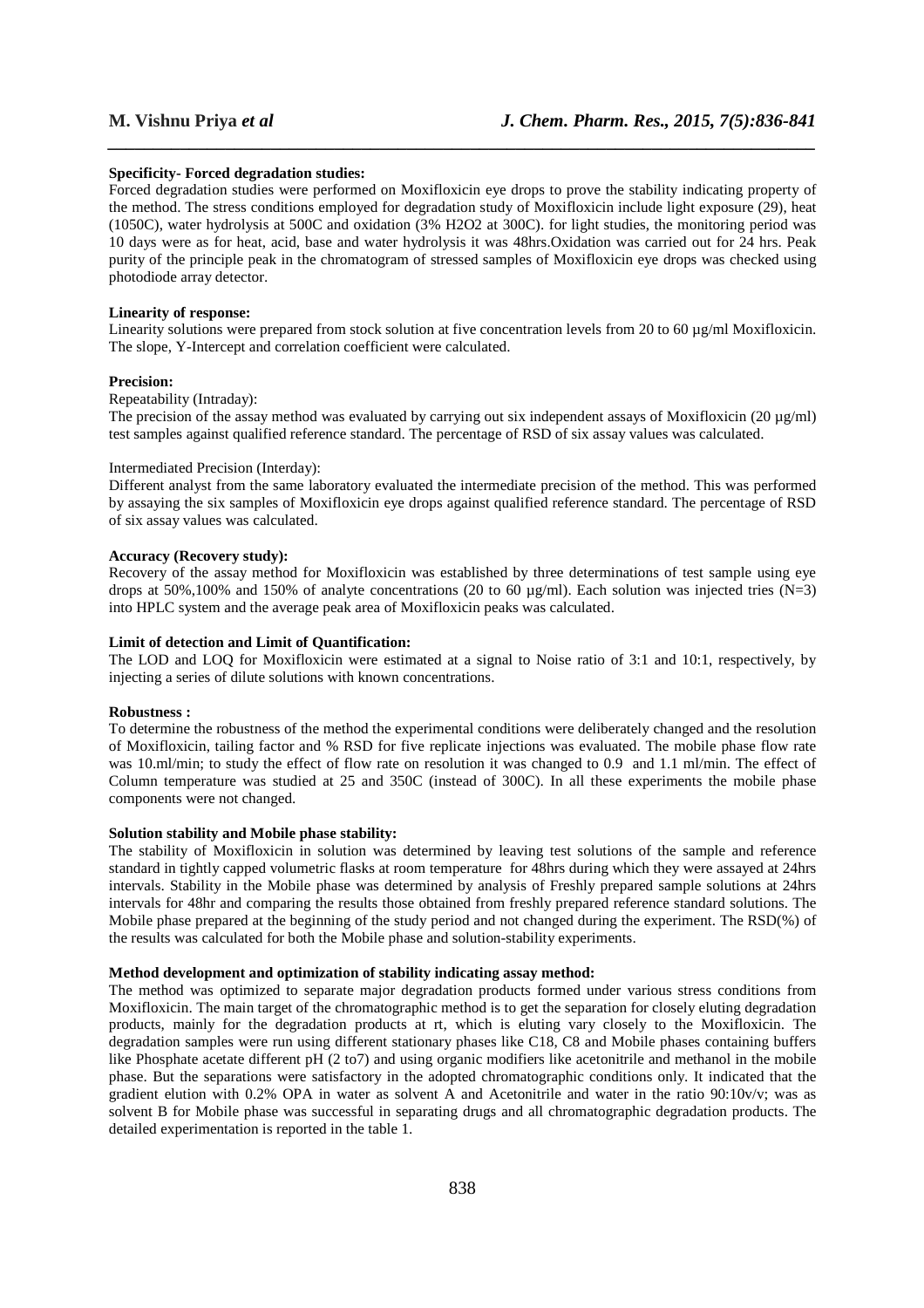# **RESULTS AND DISCUSSION**

*\_\_\_\_\_\_\_\_\_\_\_\_\_\_\_\_\_\_\_\_\_\_\_\_\_\_\_\_\_\_\_\_\_\_\_\_\_\_\_\_\_\_\_\_\_\_\_\_\_\_\_\_\_\_\_\_\_\_\_\_\_\_\_\_\_\_\_\_\_\_\_\_\_\_\_\_\_\_*

Method validation: Validation of an analytical procedure is the process by which it is established, by laboratories, studies, that the performance Characteristics of the procedure meets the requirements for the intended applications (28).

#### **System suitability:**

The system suitability test solution was injected and the chromatographic parameters like relative standard deviation for replicate injections of I and DC and the tailing factor for Moxifloxicin peaks are evaluated. The relative standard deviation for replicate injections of Moxifloxicin was 0.5% and 0.3% respectively. The tailing factor for Moxifloxicin peak was 1.2%. This indicates the suitability of the system.

| <b>Trail No</b> | <b>HPLC</b> condition |                                                        | Remarks                                                        |  |
|-----------------|-----------------------|--------------------------------------------------------|----------------------------------------------------------------|--|
|                 | Column                | Inertsil ODS $3V$ , $150$ , $4.6$ , $5\mu$ m           |                                                                |  |
|                 | Mobile phase          | Solvent A :0.2% OPA in water pH (2.2)                  | Peak shape was not good                                        |  |
|                 |                       | Solvent B:Methanol and water in the ratio (90:10)      |                                                                |  |
|                 | Flow rate             | $1.0$ ml/min.                                          |                                                                |  |
| 2               | Column                | Inertsil ODS $3V$ , $150$ , $4.6$ , $5\mu$ m           |                                                                |  |
|                 | Mobile phase          | Solvent A :0.2% OPA in water pH (2.2)                  |                                                                |  |
|                 |                       | Solvent B:Acetonitrile and water in the ratio (50:50)  | Peak shape was not good and tailing factor high.               |  |
|                 | Flow rate             | $1.0$ ml/min.                                          |                                                                |  |
| 3               | Column                | Hypersil BDS, C18, 250, 4.6, 5µm                       |                                                                |  |
|                 | Mobile phase          | Solvent A :0.1% TEA in water pH                        |                                                                |  |
|                 |                       | Solvent B: Acetonitrile and water in the ratio (70:30) | Un knows impurity was not separated in degradation conditions. |  |
|                 | Flow rate             | $1.0$ ml/min.                                          |                                                                |  |
| 4               | Column                | (Inertsil ODS $3v$ 150,4.6,5 $\mu$ m)                  |                                                                |  |
|                 | Mobile phase          | Solvent A :0.1% TEA in water                           | Un knows impurity was separated in degradation conditions.     |  |
|                 |                       | Solvent B: Methanol                                    | Peak shape was good.                                           |  |
|                 | Flow rate             | $1.0$ ml/min.                                          |                                                                |  |

# **Table 1. Results from different method development trails**

#### **Table 2b: Residual summary of Linearity results of Moxifloxicin**

| Concentration in $\mu$ g/ml | Mean area response achieved | Response calculated thru trend line | Residual  | Residual square |
|-----------------------------|-----------------------------|-------------------------------------|-----------|-----------------|
| 12.5                        | 294426                      | 288932                              | $-5493.2$ | 988990          |
| 25                          | 430896                      | 436335                              | 5439.2    | 1133160         |
| 50                          | 580852                      | 583737                              | 2885.6    | 207613417       |
| 75                          | 731256                      | 731140                              | $-116.0$  | 200366856       |
| 100                         | 881258                      | 878542                              | $-275.6$  | 308163981       |
| <b>Residual sum Squares</b> | 75474769.6                  |                                     |           |                 |
| Correlation coefficient     | 0.999                       |                                     |           |                 |
| Tried line equation         | $Y = 8620x - 5872$          |                                     |           |                 |

#### **Table 3.Precision results**

| S.no | Parameter               | %RSD for Assay of Moxifloxicin |
|------|-------------------------|--------------------------------|
|      | Repeatability           |                                |
|      | Intermediated precision | 0.6                            |

#### **Table 4: Recovery study.**

| S.No | Concentration | Mean recovery | $%$ RSD |
|------|---------------|---------------|---------|
|      | 50            | 99.8          | 0.31    |
|      | 100           | 99.3          | 0.20    |
|      | 150           | 100.3         | 0.25    |

#### **Table 5: Solution and Mobile phase stability**

| S.No  | Interval | % Assay solution stability | % Assay Mobile phase stability |
|-------|----------|----------------------------|--------------------------------|
|       | 0h       | 99.4                       | 98.2                           |
|       | 24h      | 99.0                       | 98.                            |
|       | 48h      | 0 የገ                       | 98.3                           |
| % RSD |          | 0.6                        |                                |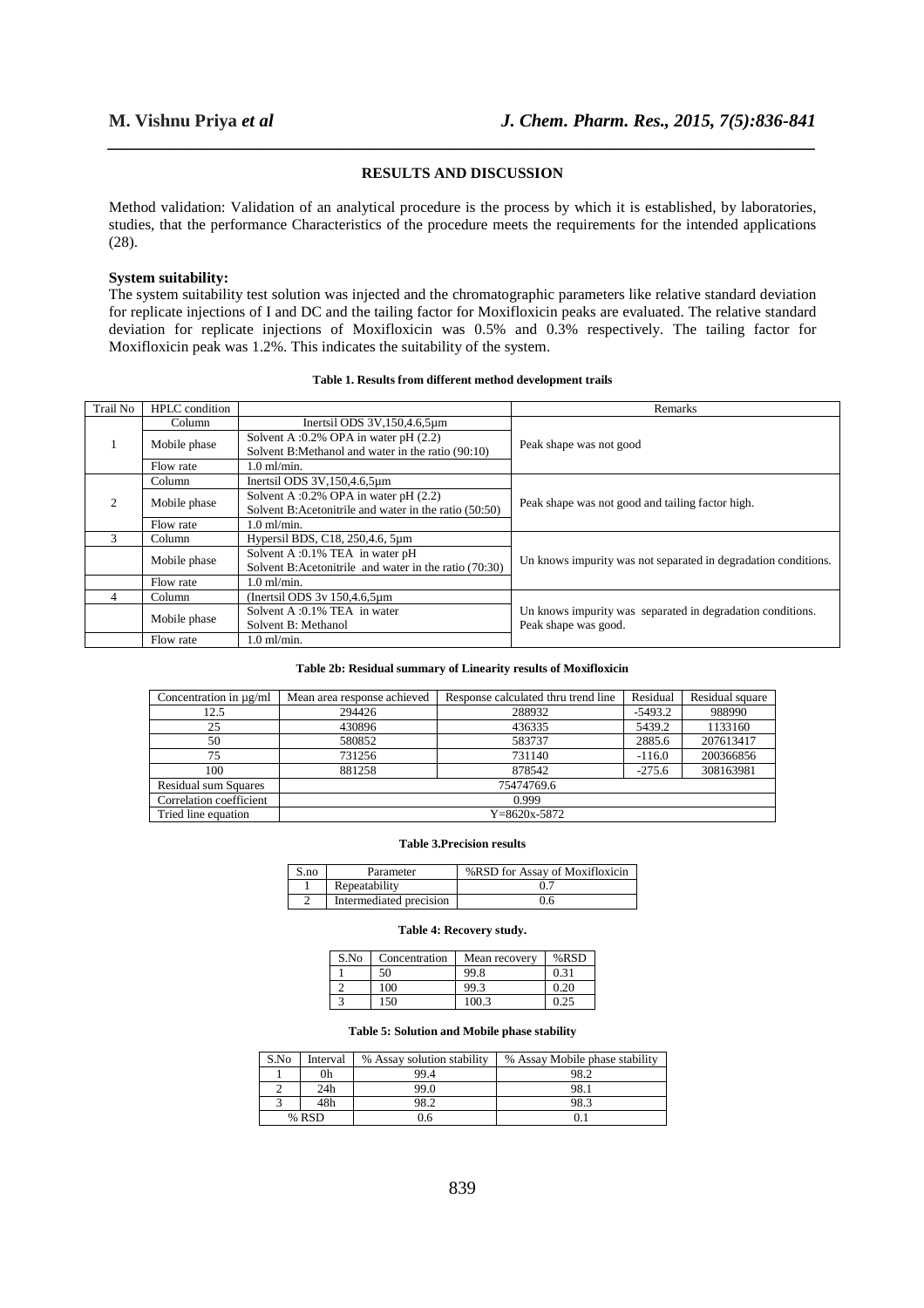|       |                 |                                        | Base hydrolysis                | 24h     | 0.4%  |   |       |       |
|-------|-----------------|----------------------------------------|--------------------------------|---------|-------|---|-------|-------|
|       |                 |                                        | Oxidation                      | 24h     | 11.5% |   |       |       |
|       |                 |                                        | Water hydrolysis               | 24h     | 0.5%  |   |       |       |
|       |                 |                                        | Thermal                        | 24h     | 0.2%  |   |       |       |
|       |                 |                                        | Light                          | 10days  | 0.3%  |   |       |       |
|       |                 |                                        |                                |         |       |   |       |       |
|       |                 |                                        |                                |         |       |   |       |       |
|       |                 | WD: Signal A, 293 nm<br>Retention Time |                                |         |       |   |       |       |
|       | 20 <sub>1</sub> |                                        |                                |         |       |   | 20    |       |
| Volts | 10 <sup>1</sup> |                                        |                                |         |       |   | $-10$ | Volts |
|       | $\Omega$        |                                        | 330<br>$\overline{\mathbf{3}}$ |         |       |   | 0     |       |
|       | 0               | 2                                      | 4                              |         | 6     | 8 | 10    |       |
|       |                 |                                        |                                | Minutes |       |   |       |       |
|       |                 |                                        |                                |         |       |   |       |       |

*\_\_\_\_\_\_\_\_\_\_\_\_\_\_\_\_\_\_\_\_\_\_\_\_\_\_\_\_\_\_\_\_\_\_\_\_\_\_\_\_\_\_\_\_\_\_\_\_\_\_\_\_\_\_\_\_\_\_\_\_\_\_\_\_\_\_\_\_\_\_\_\_\_\_\_\_\_\_* **Table 6: Forced degradation results** 

Stress condition Time % Degradation<br>Acid Hydrolysis 24h 0.5 Acid Hydrolysis 24h 0.5

**Figure 2: A typical HPLC chromatogram of Moxifloxicin** 

# **Linearity of the response:**

Calibration curve obtained by least square regression analysis between average peak area and the concentration showed (Table 2a) linear relationship with a regression coefficient of 0.999. The best fit linear equation obtained was Y= 8620Con- 5872 for Moxifloxicin. Analysis of residuals indicated that the residuals were normally distributed around the mean with uniform variance across all concentrations suggesting the homosccedastic nature of data. Selected linear model with univarieant regression showed minimum % bias indicating goodness off it which was further supported by the low standard error of estimate and mean sum of residual squares.

#### **Precision:**

The precision of an analytical method gives conformation on the random error. It express of agreement between a series of measurements obtained from multiple sampling of the same homogeneous sample under prescribed conditions. The % RSD values for the precision study was 0.7% (Interday Precision).And 0.6% (intraday precision) for Moxifloxicin. This is confirming good precision of the method (Table 3).

#### **Accuracy- Recovery test**:

The percentage recovery of Moxifloxicin was ranged from 99.8 to 101.6. Excellent recoveries was made each added concentration (Table 4).

#### **Limit of detection and Limit of Quantification:**

The limit of detection of Moxifloxicin was 1.8 µg/ml for 10µL injection volume. The limit of quantification of Moxifloxicin was 5.6µg/ml.

#### **Robustness:**

When the mobile phase was flow rate and column temperature were deliberately varied resolution was greater than 3.0, tailing factor and % RSD for five replicate injections of Moxifloxicin was less than 1.5,illustrating the robustness of the method.(Table 5).

# Stability in solution and in the mobile phase:

Degradation was not observed in Moxifloxicin stressed samples that were subjected to light, acid, base and water hydrolysis. However the degradation was observed under oxidation. The peak purity results derived from PDA